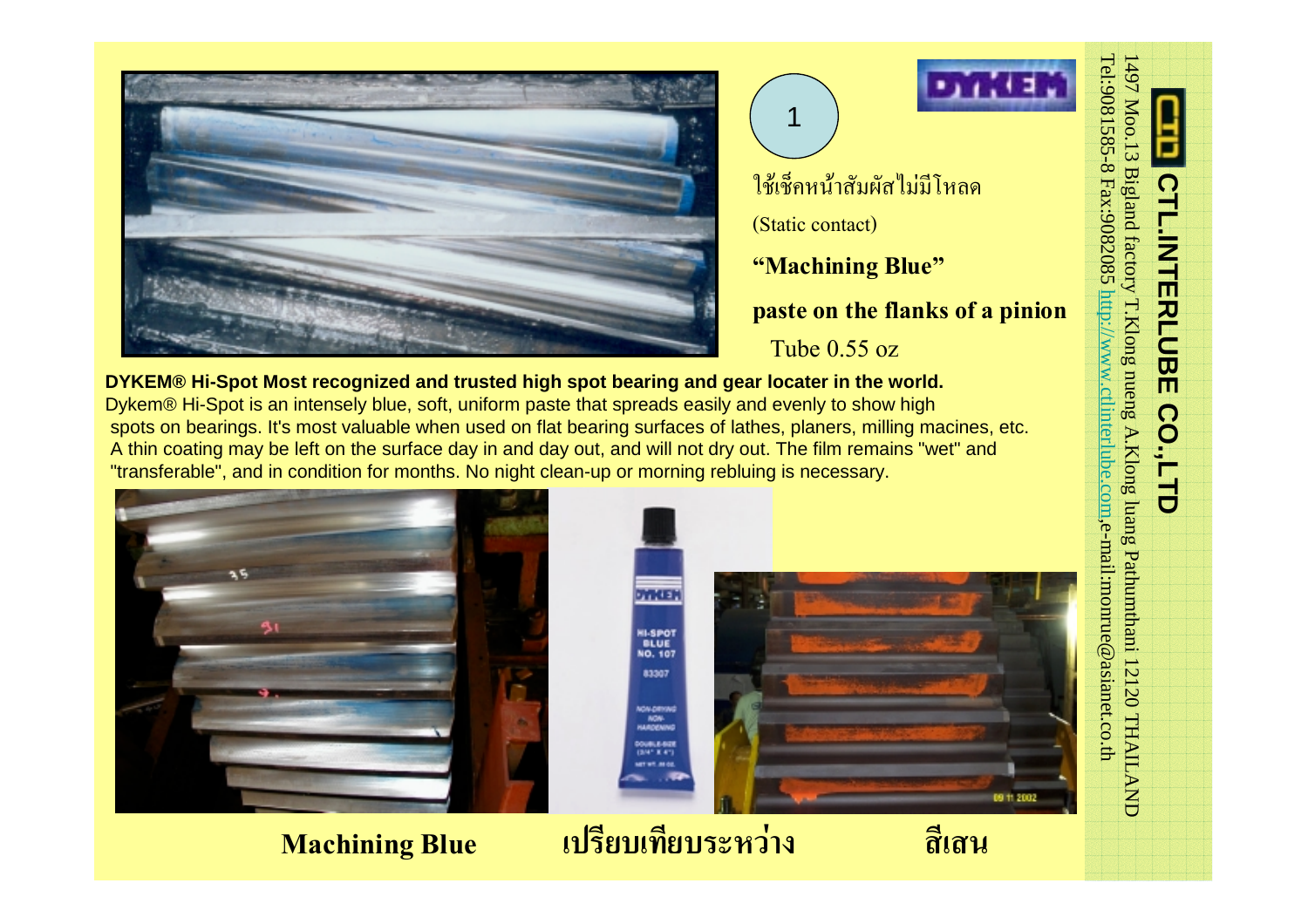

# **Product Numbers**

82038, Aerosol 16 oz. 82638, Bottle 930 mL 82738, Bottle 1 Gallon 82838, Pail 5 Gallons

and the preferred solution for all surface preparation, removal, and dilution of Dykem®<br>
Proven that layout fluids and stains adhere better to surfaces that are prepared with this product.<br>
It also serves as an all-purpose work materials. **Remover, Cleaner, and Thinner Benefits**

- Unique formulation dilutes stains for thinner coatings
- Contains no hazardous chemicals such as 1,1,1-trichloroethane, chlorofluorocarbons or chlorinated solvents
- Dries in minutes
- Cleans most plastics and glass in minutes
- Thoroughly cleans and prepares metal surfaces
- Removes Mark & Code and Fine Line Marks

ใช้ถ้างทำความสะอาดหน้าเกียร์ก่อนทาสีทนน้ำมัน(Dykem Steel Red)